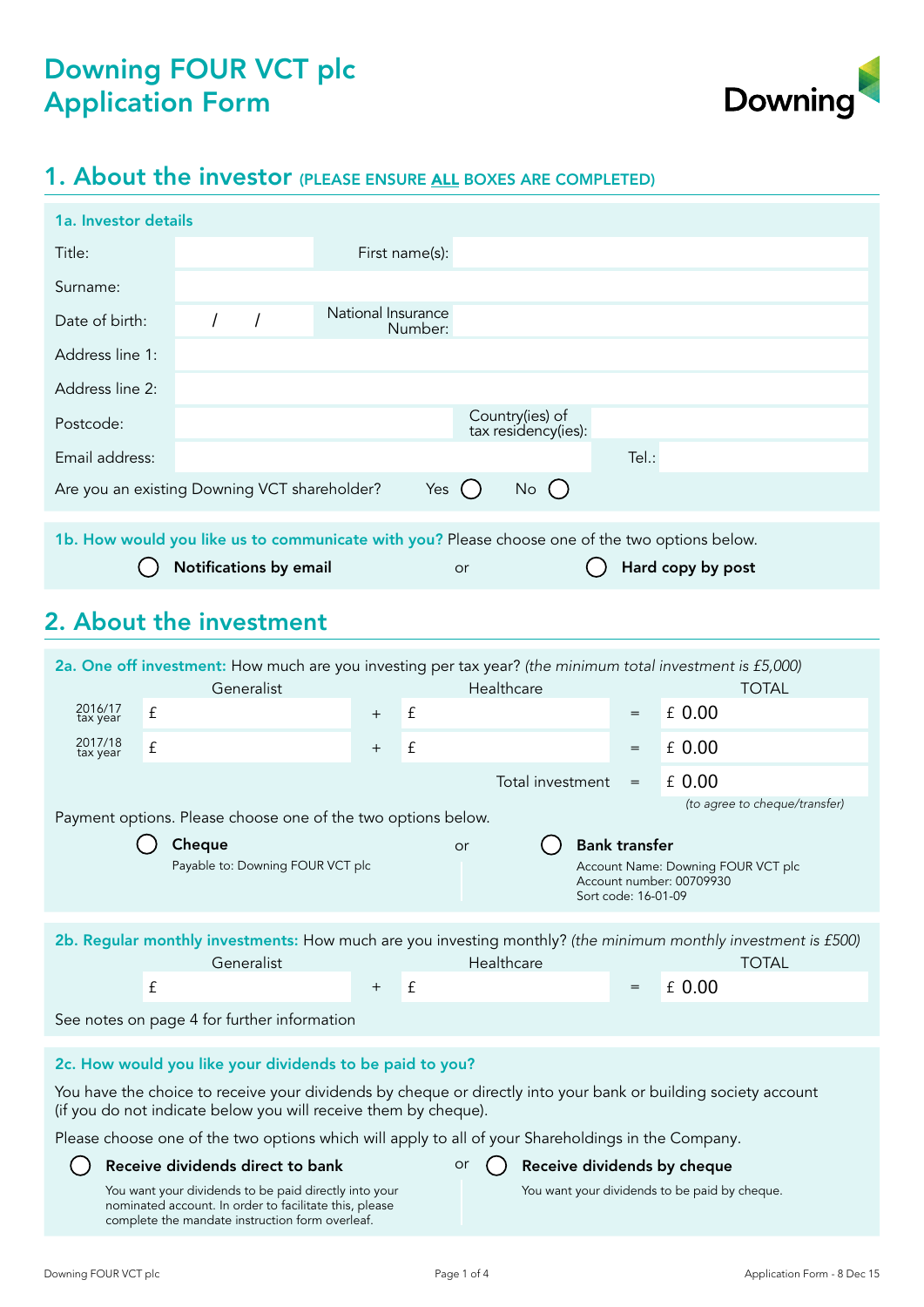#### Investor bank account details (for dividend payments)

Please provide details of the bank or building society account into which you would like any dividends from the Company credited. This supersedes any arrangements already in place for Downing FOUR. If you do not complete this box, any existing mandate you have in place will continue.

Completing the form below will direct the Company to send all dividend payments due on all your shareholdings in the Company to this bank account. Dividends paid directly to your account will be paid in cleared funds on the dividend payment dates. Your bank or building society statement will identify details of the dividend as well as the dates and amounts paid. By completing the details below you are instructing the Company to forward, until further notice, all dividends that may from time to time become due on any Shares now standing, or which may hereafter stand, in your name in the register of members of Downing FOUR VCT plc to the bank or building society account listed below.

| Account holder:                                  |            |  |  |
|--------------------------------------------------|------------|--|--|
| Account number:                                  | Sort code: |  |  |
| Branch:                                          |            |  |  |
| Bank or building<br>society name and<br>address: |            |  |  |
|                                                  |            |  |  |

The Company and Downing LLP do not accept responsibility if any details provided by you are incorrect.

### 3. Investor confirmations

#### I confirm that

- I have had an opportunity to receive the Prospectus dated 8 December 2016 and to read the terms and conditions of application therein;
- I will be the beneficial owner of the shares in Downing FOUR VCT plc issued to me pursuant to the Offer;
- $\blacktriangleright$  I agree the adviser charge in box 4b below (if applicable).

#### Investor declaration

I confirm by signing below that the information provided on this form is, to the best of my knowledge and belief, accurate and complete. I agree to notify Downing LLP immediately in the event the information provided on this form changes.

| Signature<br>of investor: | Date |  |  |
|---------------------------|------|--|--|
| Print name:               |      |  |  |

HM Revenue & Customs may inspect this Application Form. It is a serious offence to make a false declaration.

#### 4. Charges and commissions (TO BE COMPLETED BY INVESTOR/ADVISER IF APPLICABLE)

All our fees and charges are outlined in the Prospectus.

Please choose one of the three options below regarding your investment and the charges.

|  |  |  | $\bigcup$ a. Direct investment |
|--|--|--|--------------------------------|
|--|--|--|--------------------------------|

with no adviser or intermediary.

You have made a direct investment,

a. Direct investment  $\qquad \qquad \text{or} \bigcup \text{ } \text{b}.$  Advised investment  $\qquad \qquad \text{or}$ 

If you have agreed an initial adviser fee with your intermediary and request that the Company pays that fee, please insert the sum in the box below. Please note that the adviser fee will effectively be deducted from the sum in the box 'Total' in section 2, and the number of shares issued to you will be reduced accordingly. This payment is inclusive of VAT, if applicable.

Initial adviser fee *(agreed between adviser and investor)*

£

c. Non-advised investment

If you invested through an intermediary who has not given you advice (execution only), commission is usually paid by Downing to the intermediary at the rate of 2% initial and 0.25% trail (for five years). If the intermediary has agreed to waive commission, please enter the amount below.

Initial commission waived in favour of investor *(£ or %; if all, write 'ALL')*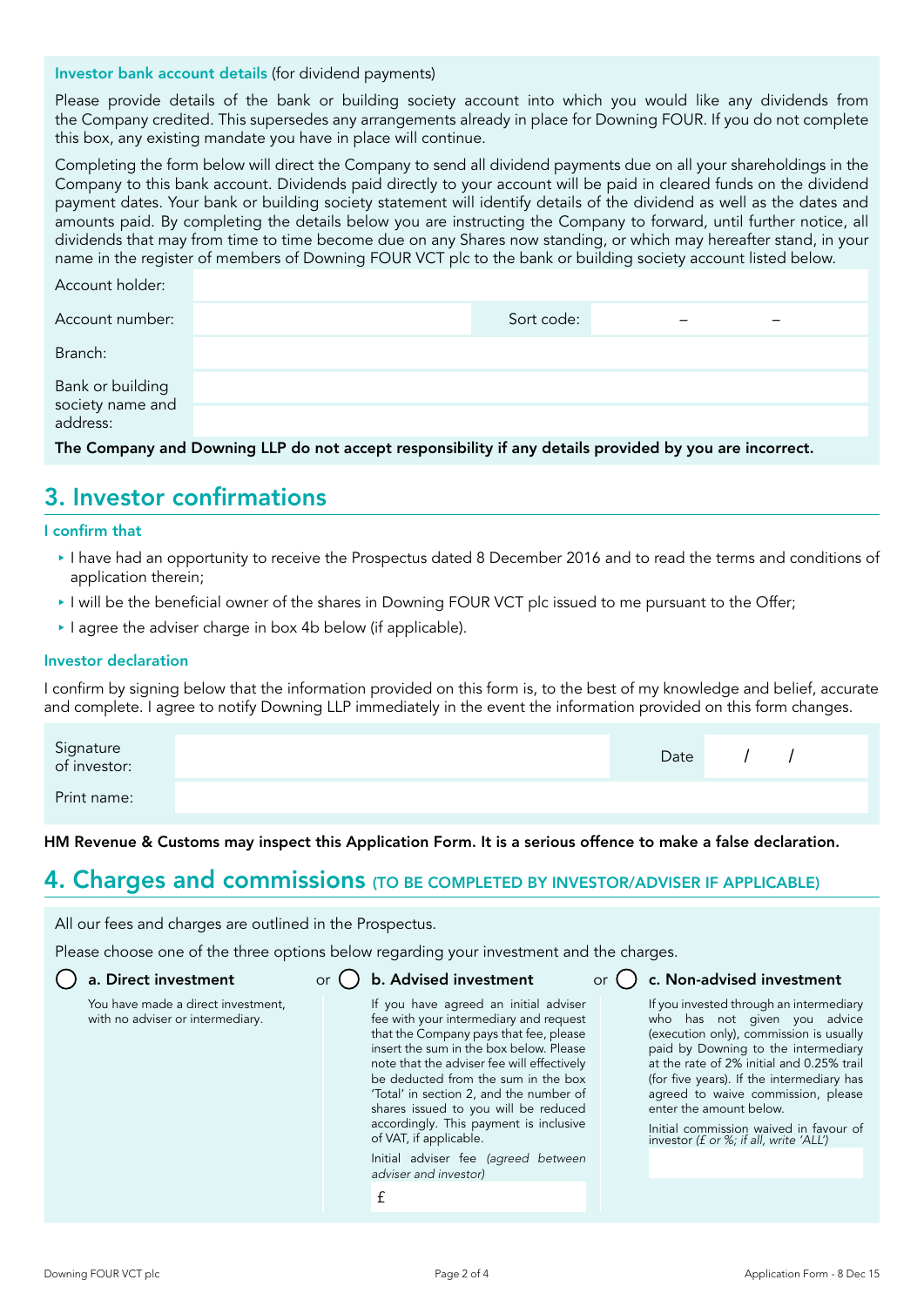### 5. About the Adviser/Intermediary (TO BE COMPLETED BY THE ADVISER/INTERMEDIARY)

| Company:                  |                                                                                                                                                            |                                        |  |
|---------------------------|------------------------------------------------------------------------------------------------------------------------------------------------------------|----------------------------------------|--|
| Contact name:<br>(Admin)  |                                                                                                                                                            |                                        |  |
| Contact email<br>address: |                                                                                                                                                            |                                        |  |
| Adviser name:             |                                                                                                                                                            |                                        |  |
| Adviser email<br>address: |                                                                                                                                                            |                                        |  |
| Address line 1:           |                                                                                                                                                            |                                        |  |
| Address line 2:           |                                                                                                                                                            |                                        |  |
| Postcode:                 |                                                                                                                                                            | Telephone:                             |  |
| Individual<br>FCA No.     |                                                                                                                                                            | Firm reference<br>No.: (if applicable) |  |
|                           | Please tick only one of the boxes (a) or (b) below (or none if neither are relevant):                                                                      |                                        |  |
|                           | (a) Please tick this box if you are permitted to receive commission in respect of this application in compliance<br>with COBS 6.1A of the FCA Handbook.    |                                        |  |
| Reason:                   |                                                                                                                                                            |                                        |  |
|                           | (b) Please tick this box if the adviser fees stated above (if not nil) have been agreed with your client and comply<br>with COBS 6.1A of the FCA Handbook. |                                        |  |
|                           |                                                                                                                                                            |                                        |  |
|                           | Payment of Adviser/Intermediary charge or commission                                                                                                       |                                        |  |
| the payment credited.     | If an adviser charge or commission payment is due, please provide details of the bank account to which you would like                                      |                                        |  |
| Account holder:           |                                                                                                                                                            |                                        |  |
| Account number:           |                                                                                                                                                            | Sort code:                             |  |
| Bank name:                |                                                                                                                                                            |                                        |  |

#### Adviser/Intermediary declaration

We confirm by signing below that the investor is a customer of our company and that the information provided on this form is, to the best of our knowledge and belief, accurate and complete.

We also confirm we have verified the identity of the applicant in accordance with the Money Laundering Regulations 2007 and confirm that documentary evidence has been obtained and identity checks have been undertaken to confirm that the applicant's name and address as shown on this application form are correct. We agree to provide to Downing LLP, if requested upon reasonable notice, copies of such documentary evidence we hold for the applicant.

| Signature<br>of Adviser/<br>Intermediary: | Date |  |  |
|-------------------------------------------|------|--|--|
| Print name:                               |      |  |  |